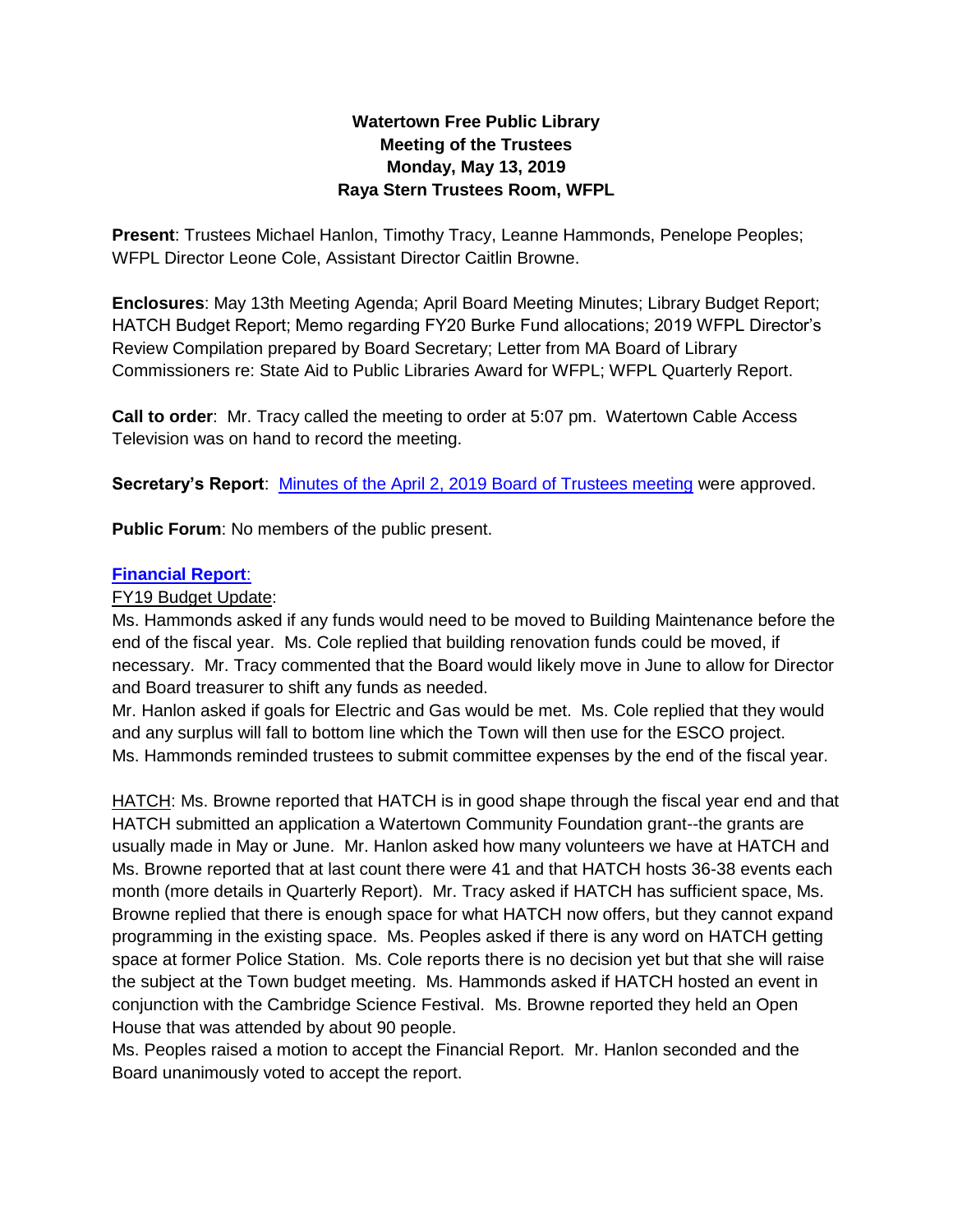**Chair's Report**: Mr. Tracy reported that papers can now be pulled to run for election or reelection to the Board of Trustees and other elected positions.

## **Director's Report**:

[Burke Fund:](https://www.watertown-ma.gov/DocumentCenter/View/27878/may19burke) Ms. Cole referred the Board to her FY20 Burke Fund allocation memo dated April 30, 2019.

Mr. Hanlon asked how many passes the \$5,000 alloted for museum passes would cover. Ms. Cole reported that the \$5,000 is used to cover the cost of extra Watertown resident-only passes for the most popular museums. Ms. Hammonds asked if the Library would add any additional passes this year and Ms. Cole replied that they were not planning on it. Mr. Tracy asked if there are any patron requests for additional passes, Ms. Cole responded that there are not and that she thinks we have all the passes that are available already.

Ms. Peoples asked if the Burke will sets forth percentages for allocating funds and Ms. Cole replied yes--for example, ten percent must be spent on teen materials and another ten percent is split between adult and children's materials. Ms. Cole confirmed programming funds are divided up at our discretion between adult, teen and children's programs.

Ms. Hammonds moved to accept the Burke Fund allocations as provided in the Director's memo. Mr. Hanlon seconded. The board unanimously voted to approve the allocations.

Update on Door Project: Ms. Cole will attend the May 14th Town Council meeting to answer any questions regarding replacement of library doors (funding for which is an item on the meeting agenda). Mr. Tracy asked about the jump in cost. Ms. Cole explained that when we initially asked for replacement of doors in the capital plan it was to be a simple replacement of the same type of sliding doors. The plan has evolved and the numbers in the capital plan never changed. Mr. Hanlon asked when installation of new doors could begin. Ms. Cole replied that if the Council votes yes it will go to the Purchasing Agent and then she'll get an idea of the scheduling and let the Board know. Mr. Tracy noted, and Ms. Cole confirmed, that this project is not tied to the fiscal year because it is part of the capital budget, so work could conceivably start in June if things move along quickly.

Ms. Cole noted that the automatic door installation/patio project is on schedule. Ms. Browne confirmed that the patio work is finished and the wiring for the automatic door is being done this week and installation of the door is scheduled for Monday, May 20, 2019.

Personnel Updates: Ms. Cole reports that the new technology hire will start on May 28th. Reference librarian Kerrianne McQuown recently resigned. She is moving on to become head of a branch of the Cambridge Public Library. Ms. Browne will conduct interviews for her replacement this week.

Parking Plan: The Town is conducting a study of parking in the Square. Ms. Cole asked if we should request some free short-term parking for library patrons. Discussion ensued. It was decided that Ms. Cole should request that the Town consider adding free 30-minute spots for library patrons. Mr. Hanlon asked about installing signage reminding people to drive slowly in the lot. Ms. Cole said she would include this in her request to the Town.